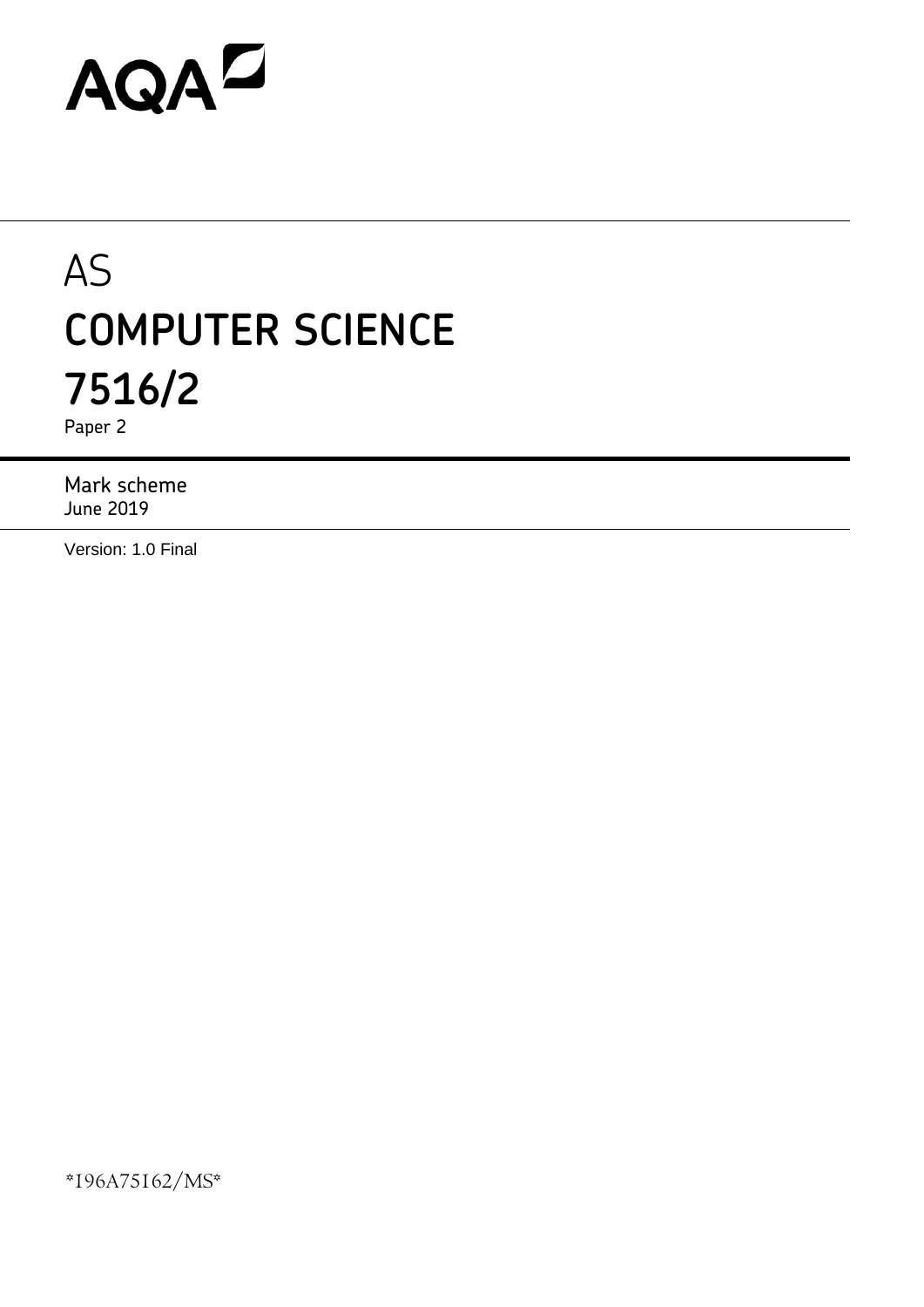Mark schemes are prepared by the Lead Assessment Writer and considered, together with the relevant questions, by a panel of subject teachers. This mark scheme includes any amendments made at the standardisation events which all associates participate in and is the scheme which was used by them in this examination. The standardisation process ensures that the mark scheme covers the students' responses to questions and that every associate understands and applies it in the same correct way. As preparation for standardisation each associate analyses a number of students' scripts. Alternative answers not already covered by the mark scheme are discussed and legislated for. If, after the standardisation process, associates encounter unusual answers which have not been raised they are required to refer these to the Lead Assessment Writer.

It must be stressed that a mark scheme is a working document, in many cases further developed and expanded on the basis of students' reactions to a particular paper. Assumptions about future mark schemes on the basis of one year's document should be avoided; whilst the guiding principles of assessment remain constant, details will change, depending on the content of a particular examination paper.

Further copies of this mark scheme are available from aqa.org.uk

Copyright © 2019 AQA and its licensors. All rights reserved.

AQA retains the copyright on all its publications. However, registered schools/colleges for AQA are permitted to copy material from this booklet for their own internal use, with the following important exception: AQA cannot give permission to schools/colleges to photocopy any material that is acknowledged to a third party even for internal use within the centre.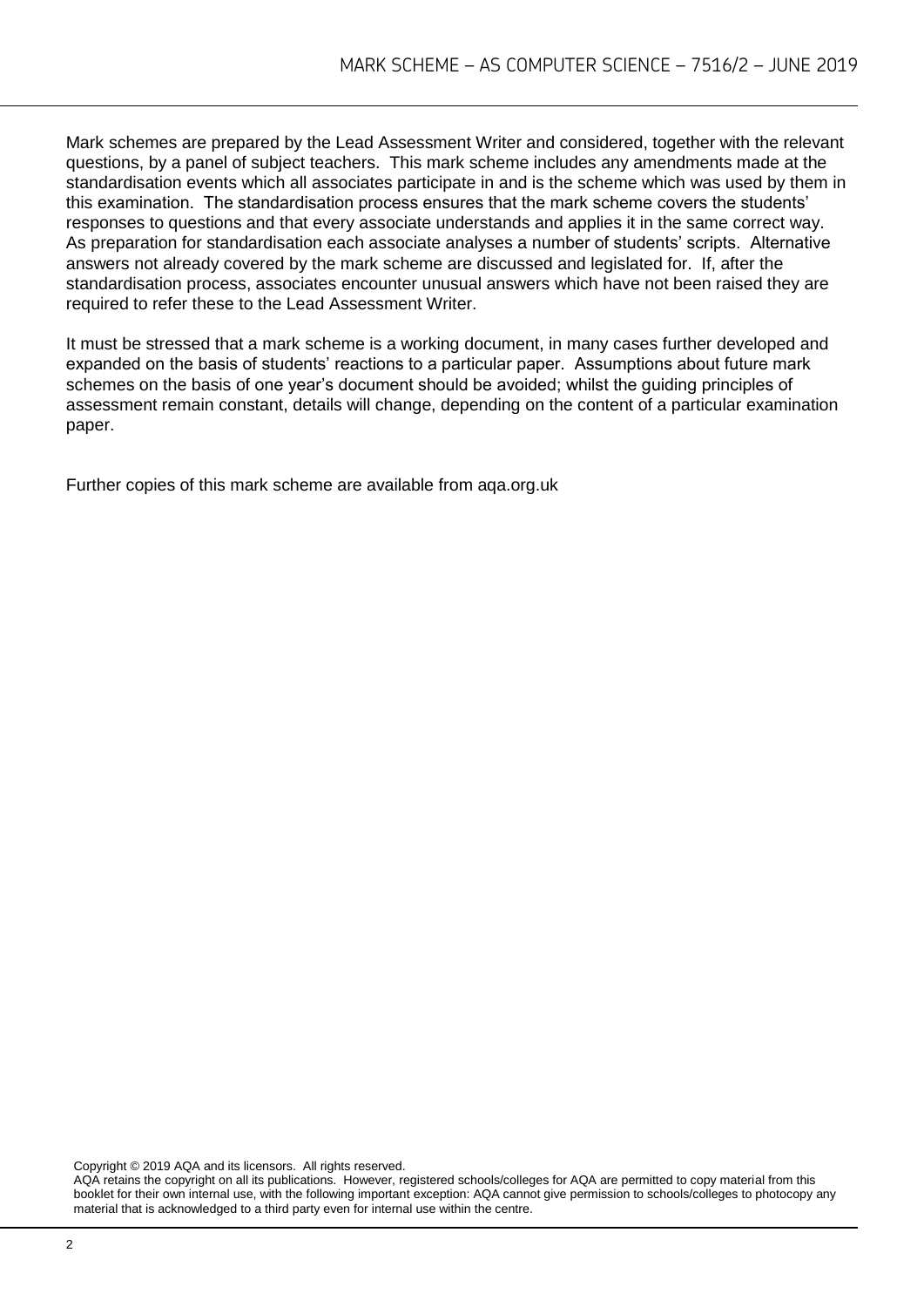# Level of response marking instructions

Level of response mark schemes are broken down into levels, each of which has a descriptor. The descriptor for the level shows the average performance for the level. There are marks in each level.

Before you apply the mark scheme to a student's answer read through the answer and annotate it (as instructed) to show the qualities that are being looked for. You can then apply the mark scheme.

# Step 1 Determine a level

Start at the lowest level of the mark scheme and use it as a ladder to see whether the answer meets the descriptor for that level. The descriptor for the level indicates the different qualities that might be seen in the student's answer for that level. If it meets the lowest level then go to the next one and decide if it meets this level, and so on, until you have a match between the level descriptor and the answer. With practice and familiarity you will find that for better answers you will be able to quickly skip through the lower levels of the mark scheme.

When assigning a level you should look at the overall quality of the answer and not look to pick holes in small and specific parts of the answer where the student has not performed quite as well as the rest. If the answer covers different aspects of different levels of the mark scheme you should use a best fit approach for defining the level and then use the variability of the response to help decide the mark within the level, ie if the response is predominantly level 3 with a small amount of level 4 material it would be placed in level 3 but be awarded a mark near the top of the level because of the level 4 content.

## Step 2 Determine a mark

Once you have assigned a level you need to decide on the mark. The descriptors on how to allocate marks can help with this. The exemplar materials used during standardisation will help. There will be an answer in the standardising materials which will correspond with each level of the mark scheme. This answer will have been awarded a mark by the Lead Examiner. You can compare the student's answer with the example to determine if it is the same standard, better or worse than the example. You can then use this to allocate a mark for the answer based on the Lead Examiner's mark on the example.

You may well need to read back through the answer as you apply the mark scheme to clarify points and assure yourself that the level and the mark are appropriate.

Indicative content in the mark scheme is provided as a guide for examiners. It is not intended to be exhaustive and you must credit other valid points. Students do not have to cover all of the points mentioned in the Indicative content to reach the highest level of the mark scheme.

An answer which contains nothing of relevance to the question must be awarded no marks.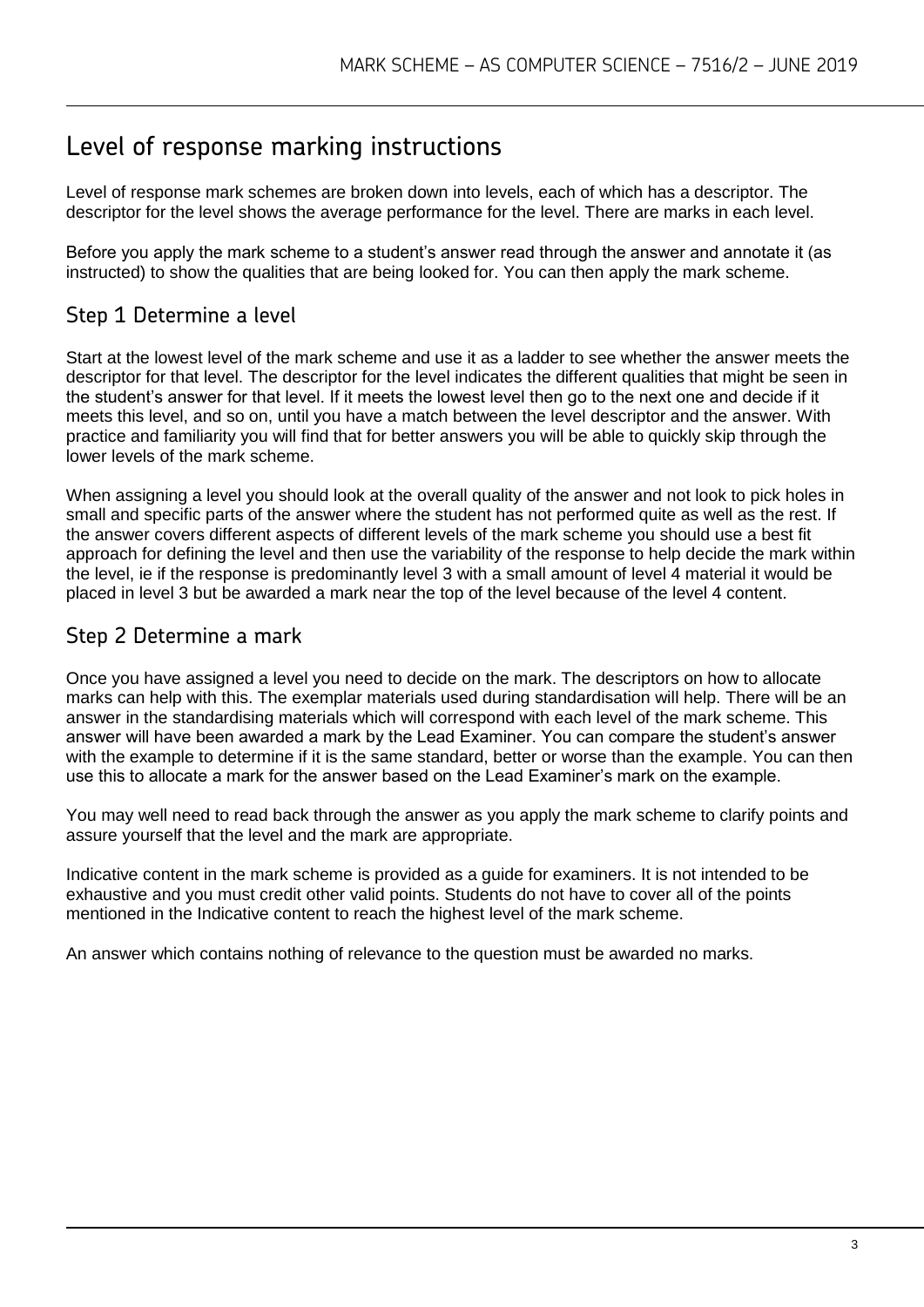# **AS Computer Science**

**Paper 2 (7516/2)**

### **June 2019**

To Examiners:

#### **When to award '0' (zero) or '–' (hyphen) when inputting marks on CMI+**

A mark of 0 should be awarded where a candidate has attempted a question but failed to write anything creditworthy.

Insert a hyphen when a candidate has not attempted a question, so that eventually the Principal Examiner will be able to distinguish between the two (not attempted / nothing creditworthy) in any statistics.

 This mark scheme contains the correct responses which we believe that candidates are most likely to give. Other valid responses are possible to some questions and should be credited. Examiners should refer responses that are not covered by the mark scheme, but which they deem creditworthy, to a **Team Leader**.

The following annotation is used in the mark scheme:

- **;** means a single mark<br>*II* means an alternative
- **//** means an alternative response
- **/**  means an alternative word or sub-phrase
- **A** means acceptable creditworthy answer
- **R** means reject answer as not creditworthy
- **NE** means not enough
- **I** means ignore
- **DPT** means "Don't penalise twice". In some questions a specific error made by a candidate, if repeated, could result in the loss of more than one mark. The **DPT** label indicates that this mistake should only result in a candidate losing one mark, on the first occasion that the error is made. Provided that the answer remains understandable, subsequent marks should be awarded as if the error was not being repeated.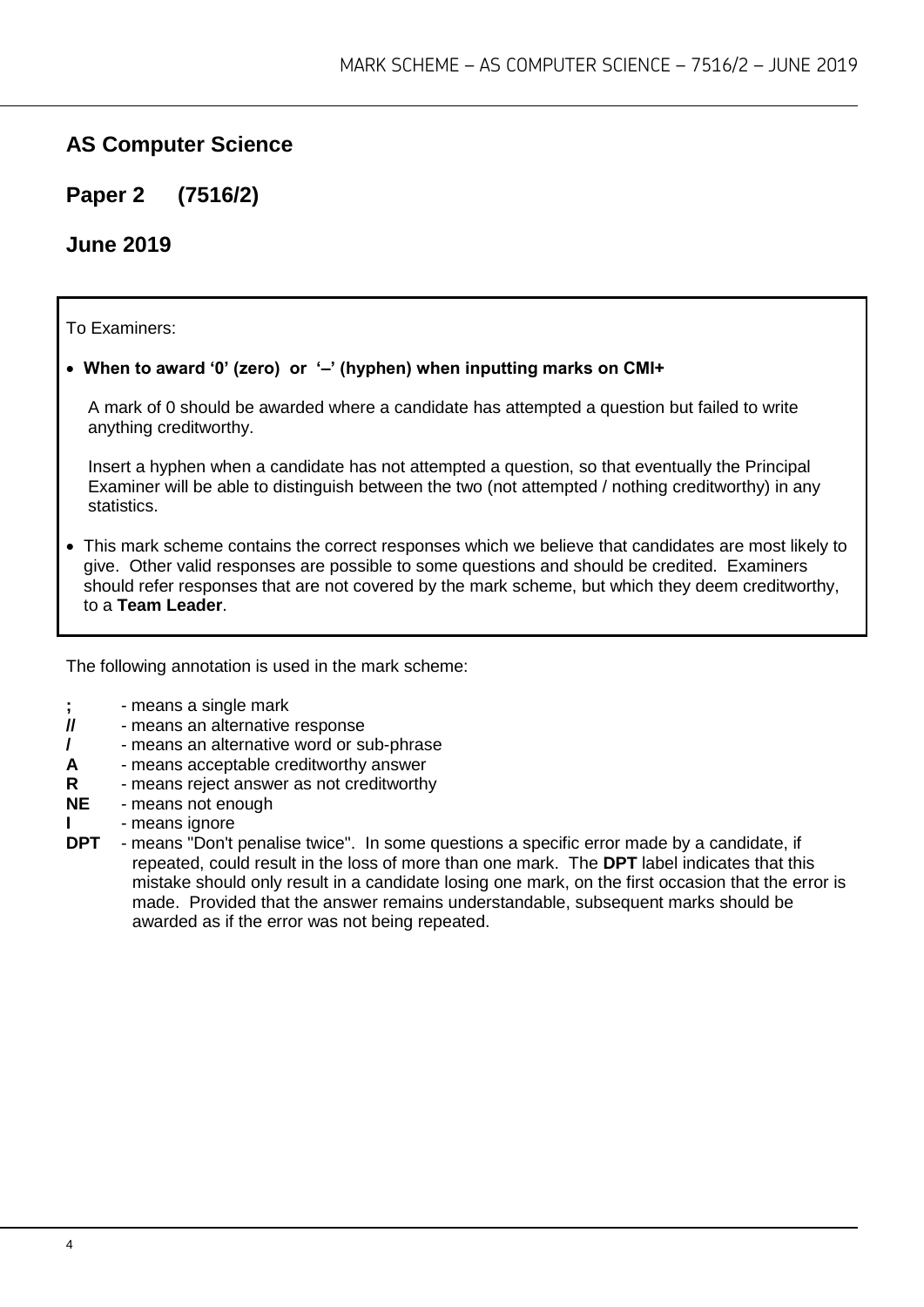Examiners are required to assign each of the candidate's responses to the most appropriate level according to **its overall quality**, and then allocate a single mark within the level. When deciding upon a mark in a level examiners should bear in mind the relative weightings of the assessment objectives.

eg

In the following question the marks available are as follows:

#### **Question 11 (max 9 marks)**

 $AO2$  (analyse) – 9 marks

Where a candidate's answer only reflects one element of the AO, the maximum mark they can receive will be restricted accordingly.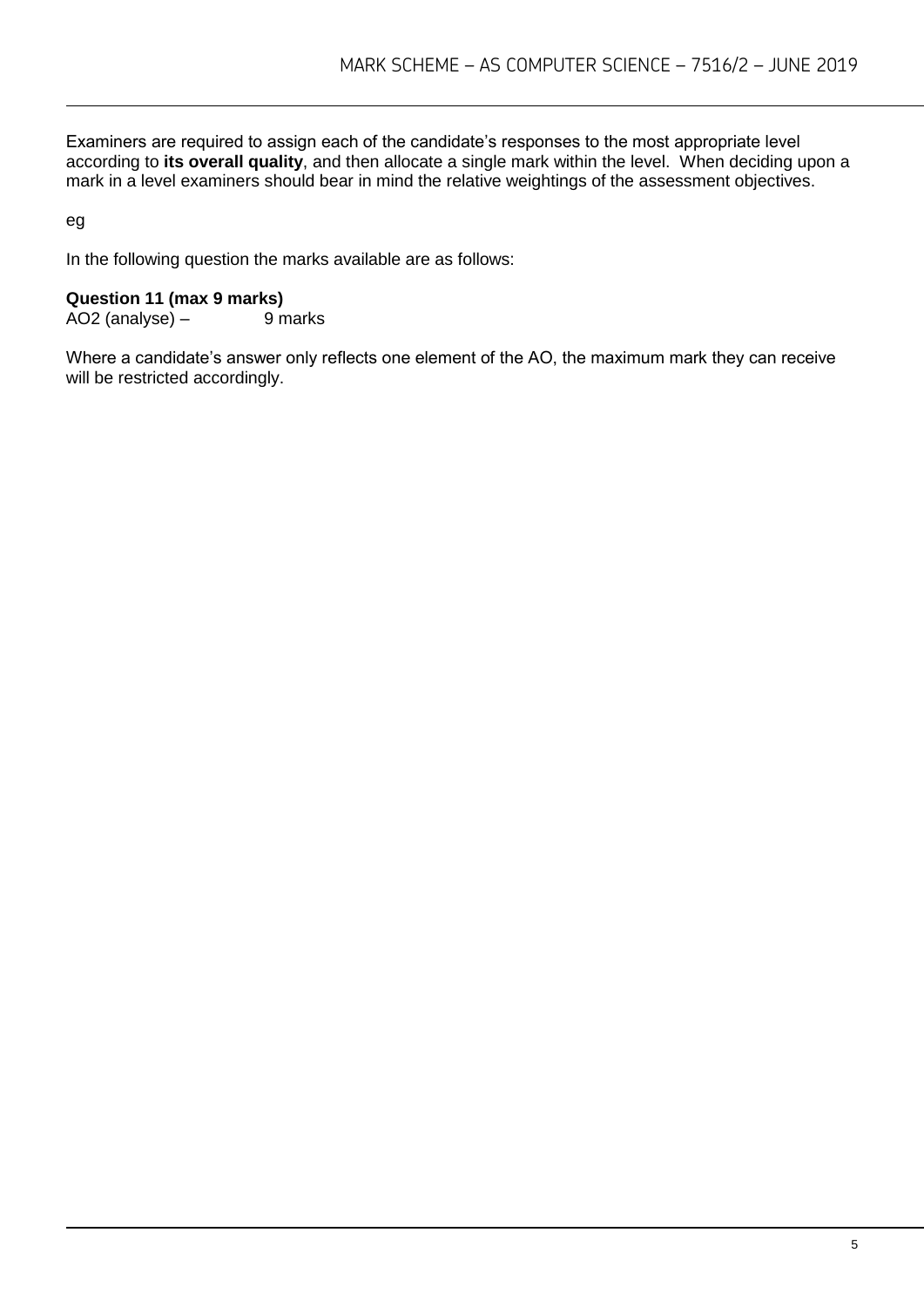| Qu |                | <b>Marks</b>                                                                                                                                                                                                                                         |   |
|----|----------------|------------------------------------------------------------------------------------------------------------------------------------------------------------------------------------------------------------------------------------------------------|---|
| 01 | $\mathbf 1$    | Mark is for AO1 (understanding)                                                                                                                                                                                                                      | 1 |
|    |                | The set of integers includes negative (whole) numbers;<br>The set of natural numbers do not contain negative (whole) numbers;                                                                                                                        |   |
|    |                | Max 1                                                                                                                                                                                                                                                |   |
| 01 | $\overline{2}$ | Mark are for AO1 (understanding)                                                                                                                                                                                                                     | 1 |
|    |                | Rational numbers are any numbers able to be represented/expressed as fractions/one<br>integer divided by another;<br>Irrational numbers are any number that are not able to be represented/expressed as<br>fractions/one integer divided by another; |   |
|    |                | Max 1                                                                                                                                                                                                                                                |   |
| 02 | 1              | Mark are for AO2 (apply)                                                                                                                                                                                                                             | 1 |
|    |                | B7;                                                                                                                                                                                                                                                  |   |
| 02 | $\overline{2}$ | Mark is for AO1 (understanding)                                                                                                                                                                                                                      | 1 |
|    |                | More compact when displayed;<br>Easier (for people) to understand/remember; A. read<br>Lower likelihood of an error when typing in data;<br>Saves (the programmer) time writing/typing in data;                                                      |   |
|    |                | NE. takes up less space<br>R. if answer states that hexadecimal uses less memory/storage                                                                                                                                                             |   |
|    |                | Max 1                                                                                                                                                                                                                                                |   |
| 02 | 3              | Marks are for AO2 (apply)                                                                                                                                                                                                                            | 2 |
|    |                | 1 mark for whole number 19                                                                                                                                                                                                                           |   |
|    |                | 1 mark for decimal number: .53125 // 17/32                                                                                                                                                                                                           |   |
| 02 | 4              | Marks are for AO2 (apply)                                                                                                                                                                                                                            | 2 |
|    |                | The (positive number) 00100111 must be converted to its negative<br>equivalent/11011001;<br>The (negative number) 11011001/result must then be added to the second<br>number/01001001 (equalling 00100010);                                          |   |
|    |                | Note: Award 1 mark if both working and correct answer shown but no explanation                                                                                                                                                                       |   |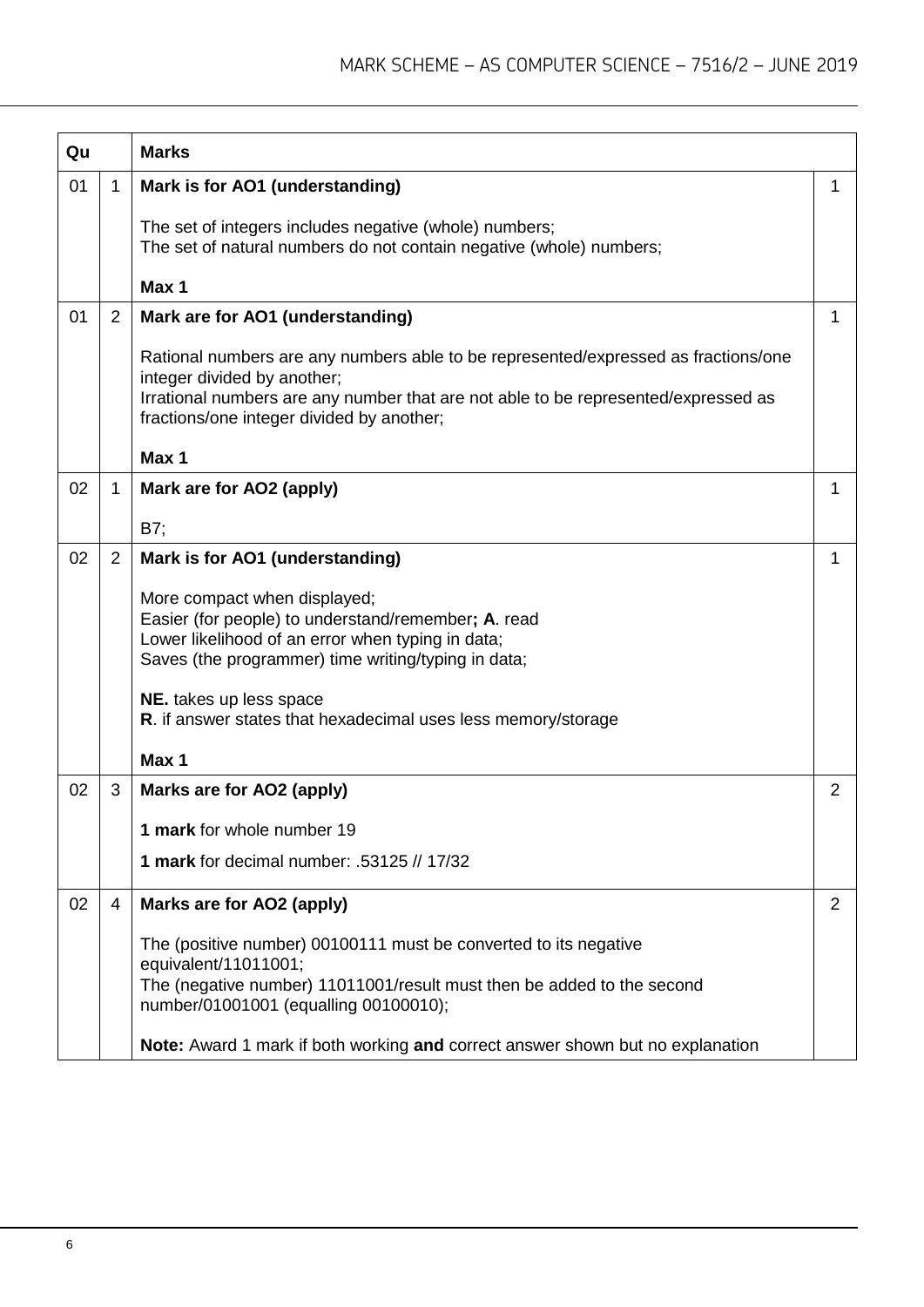| 03 | 1              | Mark is for AO2 (analyse)                                                                                                                                                                                                                                                                                                                                               | 1            |
|----|----------------|-------------------------------------------------------------------------------------------------------------------------------------------------------------------------------------------------------------------------------------------------------------------------------------------------------------------------------------------------------------------------|--------------|
|    |                | Subtract 48 / 00110000 from the character code / bit pattern;<br>AND the character code / bit pattern with the bit pattern 00001111;<br>XOR the character code / bit pattern with the bit pattern 00110000;                                                                                                                                                             |              |
|    |                |                                                                                                                                                                                                                                                                                                                                                                         |              |
|    |                | Max 1                                                                                                                                                                                                                                                                                                                                                                   |              |
| 03 | $\overline{2}$ | Marks are for AO1 (understanding)                                                                                                                                                                                                                                                                                                                                       | 2            |
|    |                | Introduced to support a larger range of characters;                                                                                                                                                                                                                                                                                                                     |              |
|    |                | Due to increased international communication // use of files in multiple countries;<br>A. sensible alternatives to international communication:<br>eg facilitate interchange of documents between countries.<br>eg culturally unacceptable to only allow non-English speaking countries to communicate<br>in English<br>NE. use in other countries or examples of this. |              |
|    |                | Each character code is always interpreted as the same character;                                                                                                                                                                                                                                                                                                        |              |
|    |                | Max 2                                                                                                                                                                                                                                                                                                                                                                   |              |
| 04 | 1              | Marks are for AO2 (apply)                                                                                                                                                                                                                                                                                                                                               | $\mathbf{1}$ |
|    |                |                                                                                                                                                                                                                                                                                                                                                                         |              |
|    |                | 768;                                                                                                                                                                                                                                                                                                                                                                    |              |
| 04 | $\overline{2}$ | Marks are for AO2 (apply)                                                                                                                                                                                                                                                                                                                                               | 3            |
|    |                | Identification of length (200s / $3 * 60 + 20$ ), sample resolution (16 bit) and sample rate<br>(44,100 Hz) in working;<br>A. 44.1 (kHz) for sample rate                                                                                                                                                                                                                |              |
|    |                | Showing the correct calculation ( $(3 * 60+20) * 16 * 44,100$ // 200 $* 16 * 44,100$ ) or<br>showing correct intermediary value (141,120,000 (bits) / 17,640,000 (Bytes));<br>I. Conversion.                                                                                                                                                                            |              |
|    |                | A. Allow follow through as long as it is clear the student is attempting to multiply length,<br>sample rate and sample resolution.                                                                                                                                                                                                                                      |              |
|    |                | Conversion of answer in bits to megabytes (17.64MB);<br>I. Incorrect value for number of bits.                                                                                                                                                                                                                                                                          |              |
|    |                | A. rounded up to fewer significant places as long as correct method can be seen in<br>working.                                                                                                                                                                                                                                                                          |              |
|    |                | <b>Max 2</b> if final answer is incorrect                                                                                                                                                                                                                                                                                                                               |              |
|    |                | Award 3 marks if final answer 17.64MB                                                                                                                                                                                                                                                                                                                                   |              |
| 05 | 1              | Mark is for AO1 (knowledge)                                                                                                                                                                                                                                                                                                                                             | 1            |
|    |                | The electronic / electrical / physical / mechanical components of the computer system;<br>NE. Tangible without further explanation.                                                                                                                                                                                                                                     |              |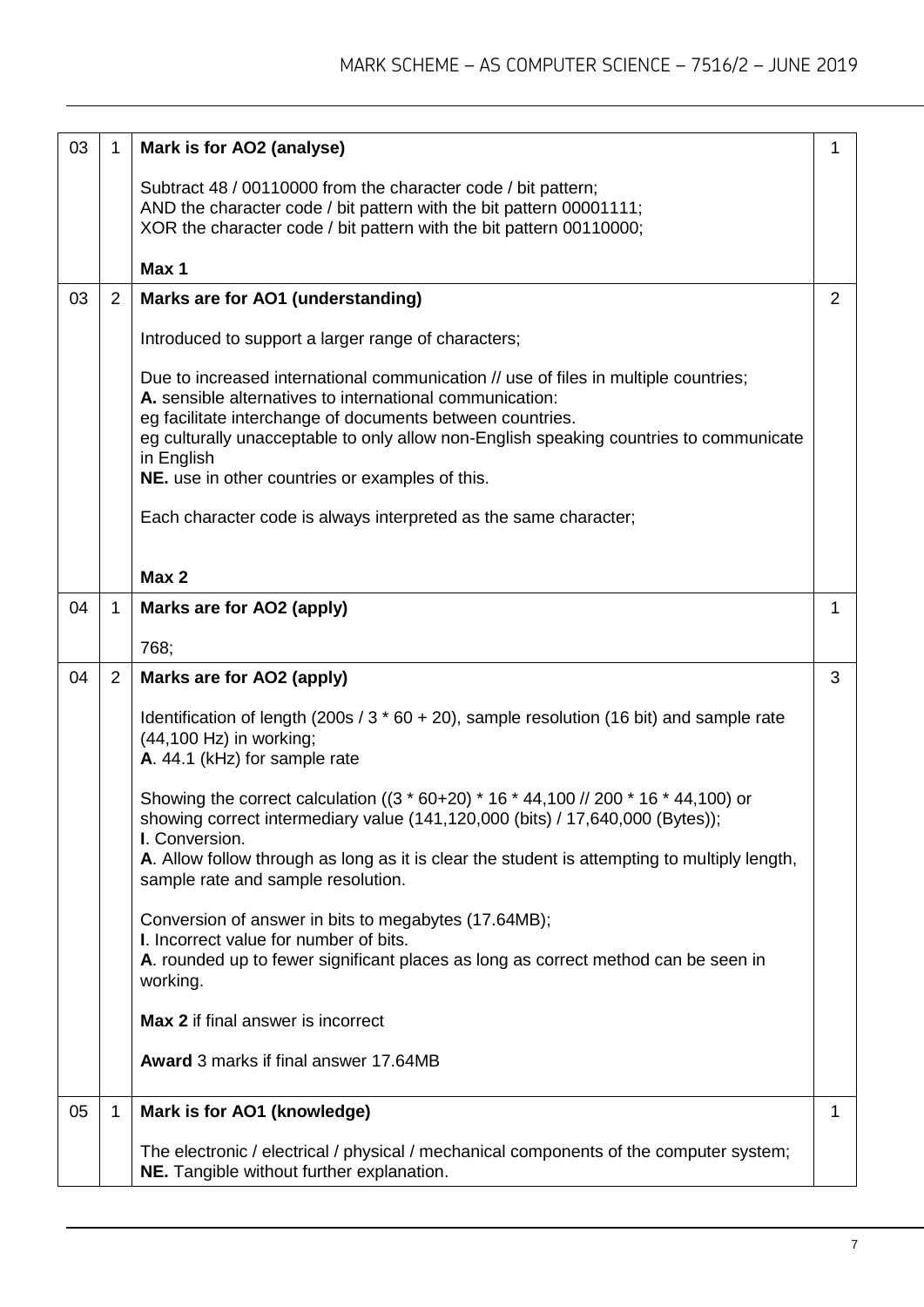| 05 | 2              | Mark is for AO1 (knowledge)                                                                                                                                                                                                                                                                                                                   | 1            |  |  |
|----|----------------|-----------------------------------------------------------------------------------------------------------------------------------------------------------------------------------------------------------------------------------------------------------------------------------------------------------------------------------------------|--------------|--|--|
|    |                | Instructions / code / programs;                                                                                                                                                                                                                                                                                                               |              |  |  |
| 05 | 3              | Marks are for AO1 (understanding)                                                                                                                                                                                                                                                                                                             |              |  |  |
|    |                | System software is software that controls/manage the operation of (some aspects of)<br>the computer system // software which enables user to operate a computer // system<br>software is required to operate a computer;                                                                                                                      |              |  |  |
|    |                | Application software is for carrying out tasks that are user-oriented / that the user would<br>want to do even if they did not have a computer system;                                                                                                                                                                                        |              |  |  |
| 05 | $\overline{4}$ | Marks are for AO1 (knowledge)                                                                                                                                                                                                                                                                                                                 |              |  |  |
|    |                | 1 mark for Compiler checked<br>1 mark for Operating system checked                                                                                                                                                                                                                                                                            |              |  |  |
|    |                | R. Award 0 marks if more than two lozenges shaded                                                                                                                                                                                                                                                                                             |              |  |  |
| 06 | $\mathbf{1}$   | Mark is for AO1 (knowledge)                                                                                                                                                                                                                                                                                                                   | $\mathbf{1}$ |  |  |
|    |                | NOR;                                                                                                                                                                                                                                                                                                                                          |              |  |  |
| 06 | $\overline{2}$ | Marks are for AO2 (apply)                                                                                                                                                                                                                                                                                                                     | 3            |  |  |
|    |                | <b>Mark as follows</b>                                                                                                                                                                                                                                                                                                                        |              |  |  |
|    |                | 1 mark for B and C into AND gate<br>1 mark for the result of B and C (I. incorrect gate) as one input and a NOT gated A as a<br>second input to an OR gate<br>1 mark D connected to NOT gate and output of this to an AND gate, the results of A, B<br>and C (I. previously incorrect gates) as the other input, with the output going into Q |              |  |  |
|    |                | <b>MAX 2</b> if not fully correct                                                                                                                                                                                                                                                                                                             |              |  |  |
|    |                |                                                                                                                                                                                                                                                                                                                                               |              |  |  |
|    |                | OR<br>в<br>- Q<br>AND<br><b>AND</b>                                                                                                                                                                                                                                                                                                           |              |  |  |
|    |                | <b>NOT</b>                                                                                                                                                                                                                                                                                                                                    |              |  |  |
| 06 | 3              | Mark is for AO1 (understanding)                                                                                                                                                                                                                                                                                                               | 1            |  |  |
|    |                | OR:<br>$A. A + B // +$                                                                                                                                                                                                                                                                                                                        |              |  |  |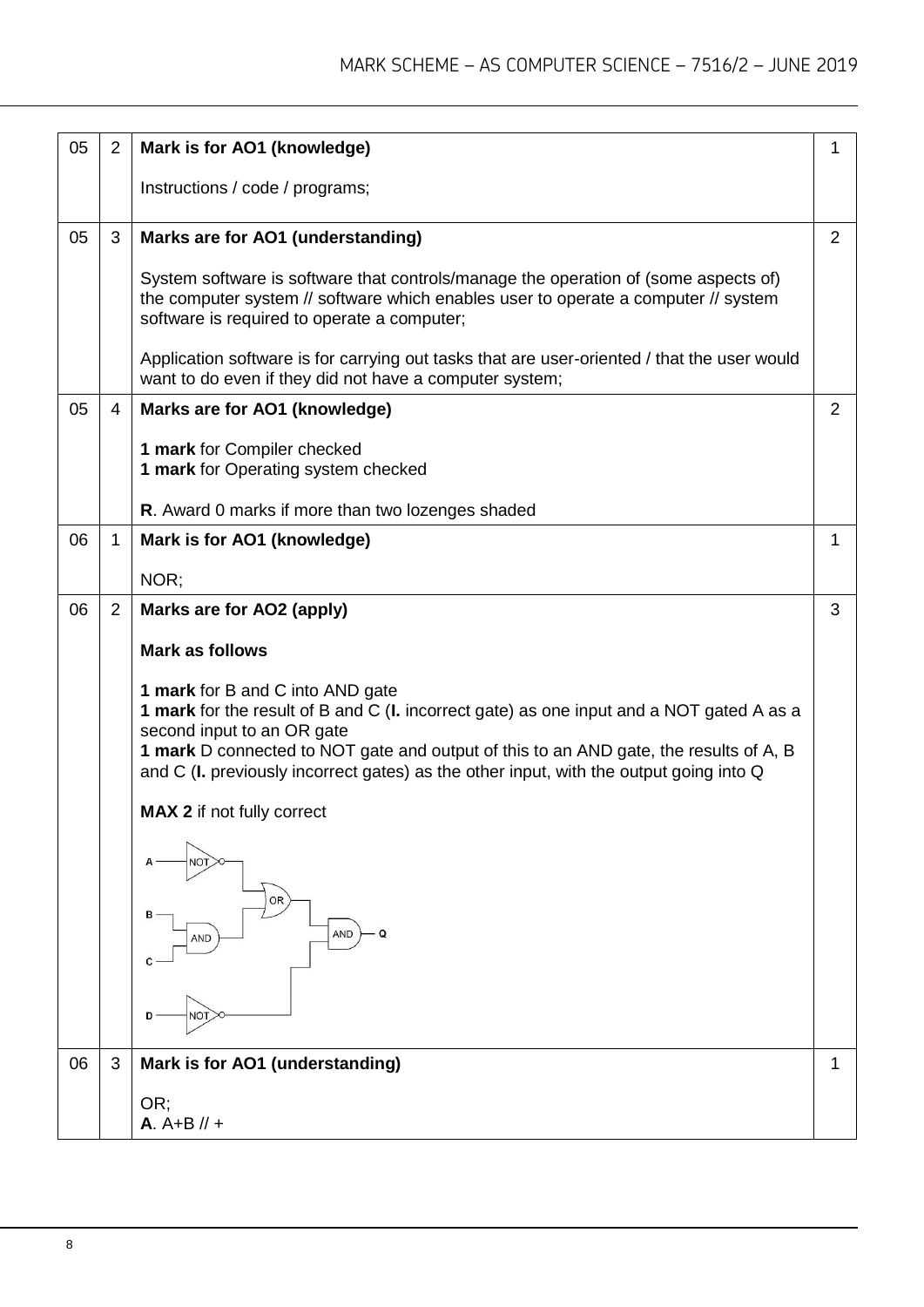| 06 | 4 | Marks are for AO2 (apply)                                                                                                                                                                                                                                                                                                                                                                                                                                                                                                                                                                                                                                                                                           |                                                                                                                                                                           | $\overline{4}$ |
|----|---|---------------------------------------------------------------------------------------------------------------------------------------------------------------------------------------------------------------------------------------------------------------------------------------------------------------------------------------------------------------------------------------------------------------------------------------------------------------------------------------------------------------------------------------------------------------------------------------------------------------------------------------------------------------------------------------------------------------------|---------------------------------------------------------------------------------------------------------------------------------------------------------------------------|----------------|
|    |   | <b>Marking guidance for examiners</b><br>• Award marks for working out until an incorrect step has been made.<br>• If, in any one step, a candidate is simplifying different parts of an expression<br>simultaneously award all relevant marks for this multiple stage but don't award any<br>further marks for working in any parts simplified incorrectly. Example, if the<br>expression P.P. (P+Q) + P.P.1 was changed to P. (P+Q)+P.0, the candidate would get<br>one mark for simplifying the first part to P.(P+Q) and could get further marks for<br>correctly simplifying this part of the expression further but should not be awarded<br>marks for simplifying the incorrectly changed part P.0 (ie to 0) |                                                                                                                                                                           |                |
|    |   | <b>Mark as follows</b>                                                                                                                                                                                                                                                                                                                                                                                                                                                                                                                                                                                                                                                                                              |                                                                                                                                                                           |                |
|    |   | 1 mark for final answer A                                                                                                                                                                                                                                                                                                                                                                                                                                                                                                                                                                                                                                                                                           |                                                                                                                                                                           |                |
|    |   | 3 marks for working                                                                                                                                                                                                                                                                                                                                                                                                                                                                                                                                                                                                                                                                                                 |                                                                                                                                                                           |                |
|    |   | techniques (one mark per application):                                                                                                                                                                                                                                                                                                                                                                                                                                                                                                                                                                                                                                                                              | Max 3 for working. Award up to two marks for applying each one of the three                                                                                               |                |
|    |   | NOTs) that produces a simpler expression<br>• successfully expanding brackets                                                                                                                                                                                                                                                                                                                                                                                                                                                                                                                                                                                                                                       | • a successful application of De Morgan's Law (and any associated cancellation of<br>• applying an identity other than cancelling NOTs that produces a simpler expression |                |
|    |   | <b>Note:</b> A simpler expression is one that is logically equivalent to the original expression<br>but uses fewer logical operators.<br>Note: Any application of De Morgan's Law or expanding brackets which result in an<br>expression which should be bracketed must be shown with brackets to be awarded a<br>mark.                                                                                                                                                                                                                                                                                                                                                                                             |                                                                                                                                                                           |                |
|    |   | <b>Example working (1)</b>                                                                                                                                                                                                                                                                                                                                                                                                                                                                                                                                                                                                                                                                                          |                                                                                                                                                                           |                |
|    |   | $A \cdot (A + C) \cdot \overline{A} \rightarrow A \cdot \overline{A}$                                                                                                                                                                                                                                                                                                                                                                                                                                                                                                                                                                                                                                               | [Absorption]                                                                                                                                                              |                |
|    |   | $A \cdot \overline{A} \rightarrow 0$                                                                                                                                                                                                                                                                                                                                                                                                                                                                                                                                                                                                                                                                                | [Complement]                                                                                                                                                              |                |
|    |   | $\overline{(\overline{A} \cdot \overline{A \cdot B})}$ $\rightarrow$ A + A · B                                                                                                                                                                                                                                                                                                                                                                                                                                                                                                                                                                                                                                      | [De Morgan's Law]                                                                                                                                                         |                |
|    |   | $A + A \cdot B \rightarrow A$                                                                                                                                                                                                                                                                                                                                                                                                                                                                                                                                                                                                                                                                                       | [Absorption]                                                                                                                                                              |                |
|    |   | $0+A\rightarrow A$                                                                                                                                                                                                                                                                                                                                                                                                                                                                                                                                                                                                                                                                                                  | [Identity]                                                                                                                                                                |                |
|    |   | <b>Example working (2)</b>                                                                                                                                                                                                                                                                                                                                                                                                                                                                                                                                                                                                                                                                                          |                                                                                                                                                                           |                |
|    |   | $A \cdot (A + C) \cdot \overline{A} \rightarrow A \cdot \overline{A}$                                                                                                                                                                                                                                                                                                                                                                                                                                                                                                                                                                                                                                               | [Absorption]                                                                                                                                                              |                |
|    |   | $A \cdot \overline{A} \rightarrow 0$                                                                                                                                                                                                                                                                                                                                                                                                                                                                                                                                                                                                                                                                                | [Complement]                                                                                                                                                              |                |
|    |   | $\overline{(\overline{A} \cdot \overline{A} \cdot B)} \rightarrow (\overline{\overline{A} \cdot (\overline{A} + \overline{B})})$                                                                                                                                                                                                                                                                                                                                                                                                                                                                                                                                                                                    | [De Morgan's Law]                                                                                                                                                         |                |
|    |   | $(\overline{\overline{A}} \cdot (\overline{A} + \overline{B})) \rightarrow \overline{\overline{A} + \overline{A} \cdot \overline{B}}$                                                                                                                                                                                                                                                                                                                                                                                                                                                                                                                                                                               | [Associative]                                                                                                                                                             |                |
|    |   | $\overline{\overline{A} + \overline{A} \cdot \overline{B}}$ $\rightarrow \overline{\overline{A}}$                                                                                                                                                                                                                                                                                                                                                                                                                                                                                                                                                                                                                   | [Absorption]                                                                                                                                                              |                |
|    |   | $\overline{A} \rightarrow A$                                                                                                                                                                                                                                                                                                                                                                                                                                                                                                                                                                                                                                                                                        | [Double Not]                                                                                                                                                              |                |
|    |   | $0 + A \rightarrow A$                                                                                                                                                                                                                                                                                                                                                                                                                                                                                                                                                                                                                                                                                               | [Identity]                                                                                                                                                                |                |
|    |   |                                                                                                                                                                                                                                                                                                                                                                                                                                                                                                                                                                                                                                                                                                                     |                                                                                                                                                                           |                |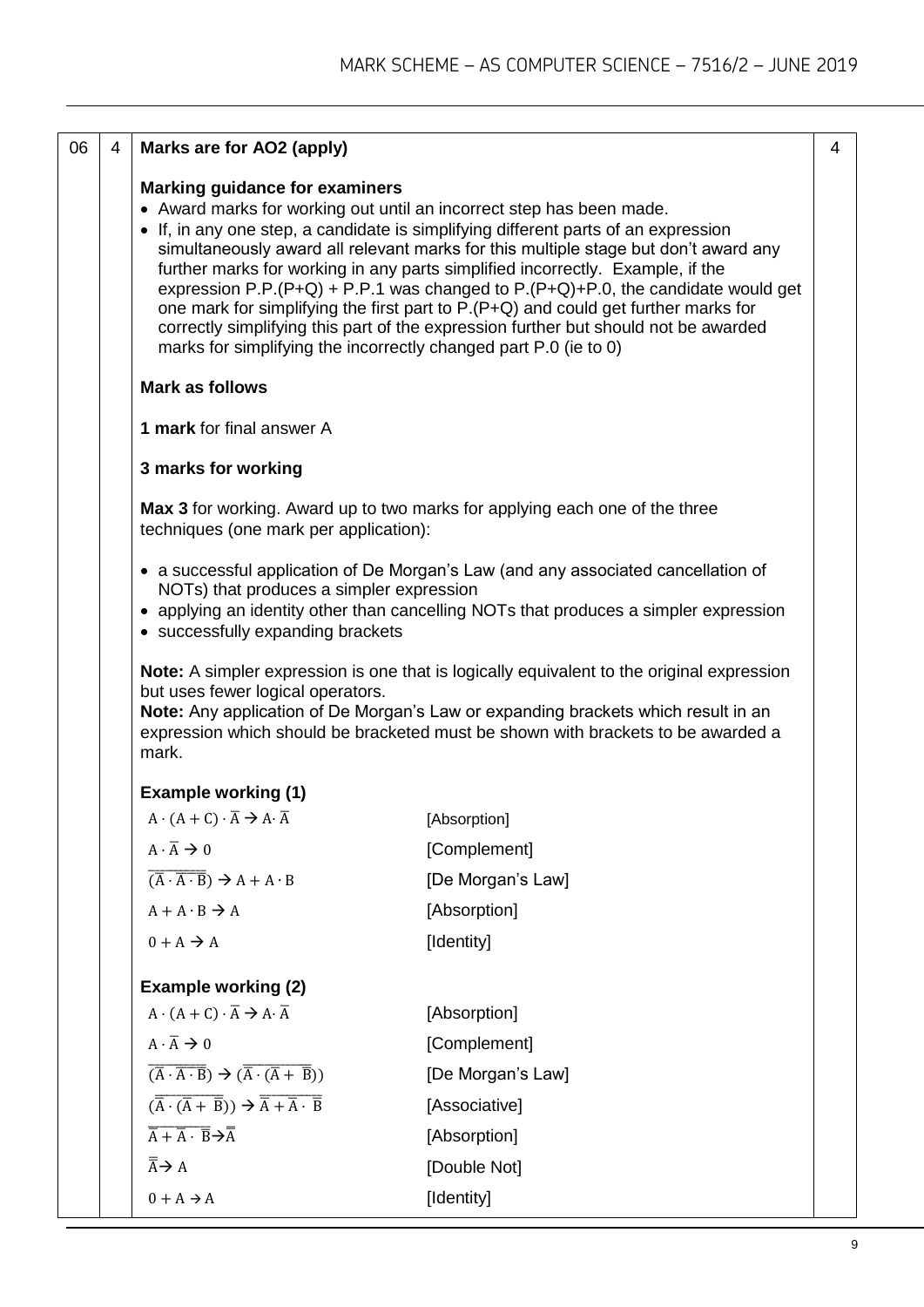| 07 |                | Marks are for AO1 (understanding)                                                                                                                                                                                                                          | 4            |
|----|----------------|------------------------------------------------------------------------------------------------------------------------------------------------------------------------------------------------------------------------------------------------------------|--------------|
|    |                | • The address of the memory to be written to is placed on the address bus (by the<br>processor);                                                                                                                                                           |              |
|    |                | • The data to be written is placed on the data bus (by the processor);                                                                                                                                                                                     |              |
|    |                | • The signal to write is placed on the control bus (by the processor);<br>• The control bus carries a clock signal (to synchronise the memory and processor);                                                                                              |              |
|    |                | • When the write signal is received (by the memory) on the control bus; the data from<br>the data bus is stored; into the location identified by the address bus;                                                                                          |              |
|    |                | A. CPU for processor<br>NE. Implication that the busses are doing the 'sending' rather than 'carrying' of data /<br>addresses / signals                                                                                                                    |              |
|    |                | MAX 2 per bus                                                                                                                                                                                                                                              |              |
|    |                | MAX 3 if only two buses referenced<br><b>MAX 4 marks</b>                                                                                                                                                                                                   |              |
| 08 | $\mathbf 1$    | Marks are for AO1 (understanding)                                                                                                                                                                                                                          | 2            |
|    |                | Magnetic disk drives are useful where large capacity is needed (without the cost of very<br>large SSDs);                                                                                                                                                   |              |
|    |                | Solid state disk drives have faster access speeds/lower latency than magnetic disk<br>drives (which is useful for loading frequently used software) // access to data would be<br>faster than if just magnetic disk drive was used;<br>R. Faster by itself |              |
|    |                | Max 1 if just differences are given rather than benefits of having both.                                                                                                                                                                                   |              |
| 08 | $\overline{2}$ | Marks are for AO1 (understanding)                                                                                                                                                                                                                          | 2            |
|    |                | No movable parts (so no need for the read/write heads to move to the correct position);<br>Purely electronic (so minimal latency);                                                                                                                         |              |
| 09 | 1              | Mark are for AO1 (understanding)                                                                                                                                                                                                                           | 2            |
|    |                | A peer-to-peer network does not need a central server;                                                                                                                                                                                                     |              |
|    |                | A peer-to-peer network will be cheaper / easier to set up / maintain;                                                                                                                                                                                      |              |
|    |                | The students are unlikely to need the extra security provided by a client-server network;<br>The students are unlikely to need the extra services provided by a client-server network;                                                                     |              |
|    |                |                                                                                                                                                                                                                                                            |              |
|    |                | Max 2                                                                                                                                                                                                                                                      |              |
| 09 | $\overline{2}$ | Mark is for AO1 (knowledge)                                                                                                                                                                                                                                | $\mathbf{1}$ |
|    |                | A set of rules (which govern communication);                                                                                                                                                                                                               |              |
| 09 | 3              | Mark is for AO1 (knowledge)                                                                                                                                                                                                                                | $\mathbf 1$  |
|    |                | The number of signal changes (which may occur) in a given period of time/in a second;                                                                                                                                                                      |              |
|    |                | A. rate                                                                                                                                                                                                                                                    |              |
|    |                | A. voltage changes / number of symbols for signal changes as BOD                                                                                                                                                                                           |              |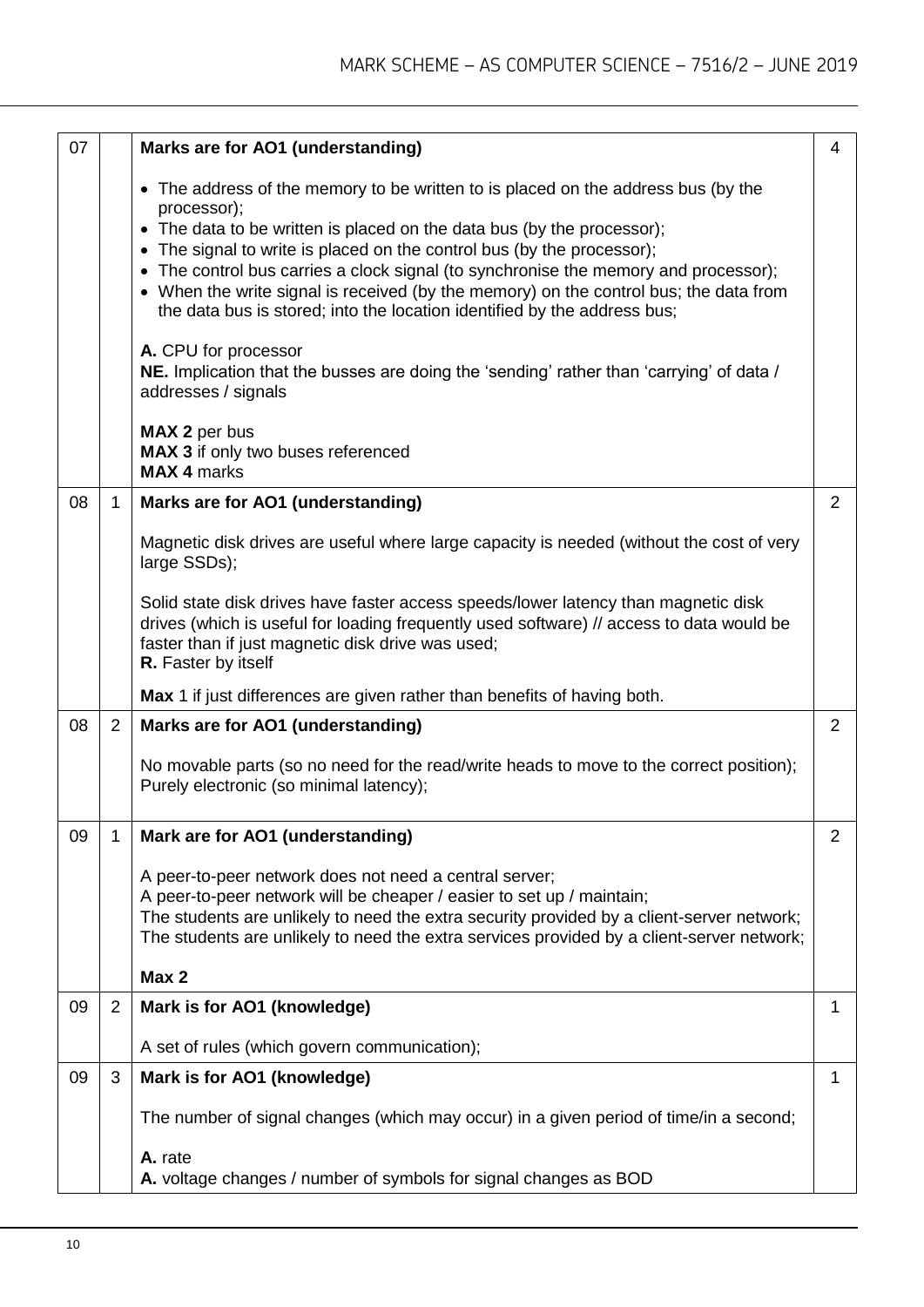| 09 | $\overline{4}$ | Mark is are for AO1 (knowledge)                                                                                                                                                                                                                                                                                                                                                                                                                                                                                                                                                                                                                                                                                                                                                                                                                                                                                                                                                                                                                                                                                                                                                                                                                                                     | $\mathbf 1$ |
|----|----------------|-------------------------------------------------------------------------------------------------------------------------------------------------------------------------------------------------------------------------------------------------------------------------------------------------------------------------------------------------------------------------------------------------------------------------------------------------------------------------------------------------------------------------------------------------------------------------------------------------------------------------------------------------------------------------------------------------------------------------------------------------------------------------------------------------------------------------------------------------------------------------------------------------------------------------------------------------------------------------------------------------------------------------------------------------------------------------------------------------------------------------------------------------------------------------------------------------------------------------------------------------------------------------------------|-------------|
|    |                | The range of frequencies that can be transmitted across a network connection;                                                                                                                                                                                                                                                                                                                                                                                                                                                                                                                                                                                                                                                                                                                                                                                                                                                                                                                                                                                                                                                                                                                                                                                                       |             |
| 09 | 5              | Marks are for AO1 (understanding)                                                                                                                                                                                                                                                                                                                                                                                                                                                                                                                                                                                                                                                                                                                                                                                                                                                                                                                                                                                                                                                                                                                                                                                                                                                   |             |
|    |                | WPA/WPA2 encrypted data (significantly) reduces the chance of unauthorised devices<br>reading transmitted data;                                                                                                                                                                                                                                                                                                                                                                                                                                                                                                                                                                                                                                                                                                                                                                                                                                                                                                                                                                                                                                                                                                                                                                     |             |
|    |                | SSID Broadcast disabled makes it harder for people that don't know the SSID to join the<br>network // SSID Broadcast disabled means the network (SSID) won't show up in a<br>search;                                                                                                                                                                                                                                                                                                                                                                                                                                                                                                                                                                                                                                                                                                                                                                                                                                                                                                                                                                                                                                                                                                |             |
|    |                | MAC address whitelisting means only approved devices can join the network;                                                                                                                                                                                                                                                                                                                                                                                                                                                                                                                                                                                                                                                                                                                                                                                                                                                                                                                                                                                                                                                                                                                                                                                                          |             |
| 09 | 6              | Marks are for AO1 (understanding)                                                                                                                                                                                                                                                                                                                                                                                                                                                                                                                                                                                                                                                                                                                                                                                                                                                                                                                                                                                                                                                                                                                                                                                                                                                   |             |
|    |                | <b>CSMA/CA and RTS/CTS</b><br>Transmitting device checks for traffic;<br>If (data) signal present/another transmission is in progress, then the transmitter<br>$\bullet$<br>continues to wait;<br>If the channel is detected as idle, the transmitter would send a request to send<br>(RTS);<br>Receiver/WAP (A. router R. server) responds (to RTS) with a Clear to Send<br>$\bullet$<br>(CTS) signal<br>If CTS is not received, the transmitter would wait a random amount of time/until<br>$\bullet$<br>the end of the transmission before resending the RTS;<br>When CTS is received, the transmitter begins transmitting data;<br>Receiver sends acknowledgement (ACK) (if all data is received);<br>$\bullet$<br>If no ACK received then data is resent;<br>Max 6 for CSMA/CA and RTS/CTS<br><b>Majority Voting</b><br>The transmitter would send each bit / byte / bit pattern (R. data) an odd number<br>of times (greater than 2); A. multiple times / specified odd number greater than 2<br>The receiver checks the bits / byte / bit pattern received and if they are not all<br>the same it assumes the one it received the most copies of is the correct value;<br><b>R.</b> Receiver knows the data is correct<br><b>Max 2</b> for majority voting<br>Max 8 in total |             |
| 09 | 7              | Marks are for AO1 (understanding)<br>Parity bits can only detect errors not correct them // Majority voting can correct (most)<br>errors that occur during transmission;<br>Majority voting can detect multiple (bit) errors;<br>Majority voting is more efficient at detecting errors;<br>Majority voting can (sometimes) detect an even number of errors;<br>Max 1                                                                                                                                                                                                                                                                                                                                                                                                                                                                                                                                                                                                                                                                                                                                                                                                                                                                                                                | 1           |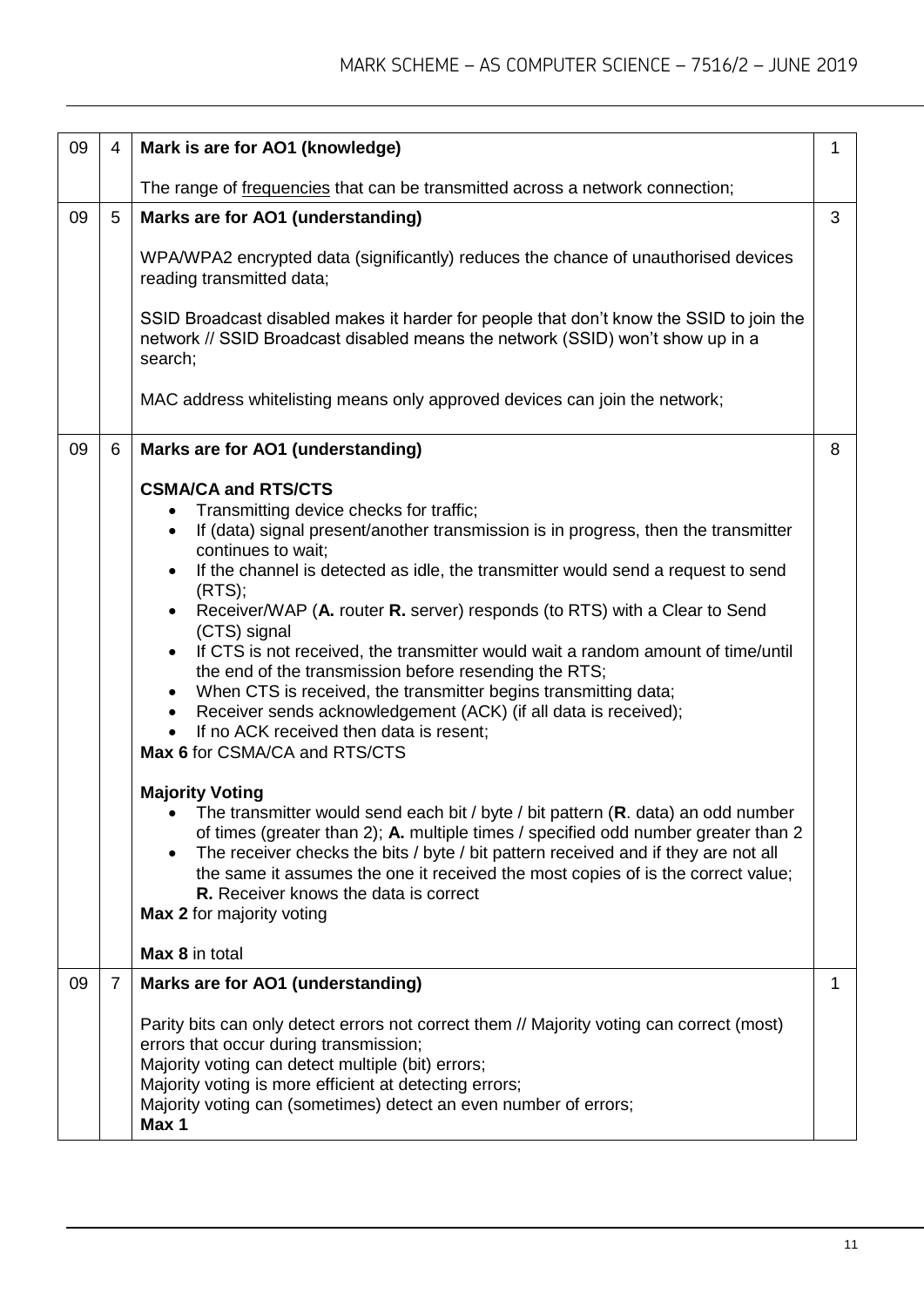```
10 1 Marks are for AO2 (apply) and AO3 (program)
                                   MOV R0, #9
                                   MOV R1, #12
                                   MOV R2, #0
                  startloop: AND R3, R0, #1
                                   CMP R3, #1
                                   BNE jump
                                   ADD R2, R2, R1 // ADD R2, R1, R2
                        jump: LSR R0, R0, #1
                                   LSL R1, R1, #1
                                   CMP R0, #0
                                   BEQ endloop
                                   B startloop
                    endloop:
Alternative Answer 1:
LSL R1, R1, #1 could be replaced with ADD R1, R1, R1
Alternative Answer 2:
BNE jump could be replaced with:
        BEQ doadd
        B jump
doadd:
AO2 (analyse) – 2 marks
1 mark: Recognising that logical shift (LSR/LSL) is needed to perform integer division
by 2 / multiplication by 2 even if the syntax used is incorrect.
1 mark: Recognise that two comparisons and two branch instructions are needed even 
if the syntax is incorrect or the wrong types of branch instructions are used.
AO3 (program) – 5 marks 
1 mark: CMP R3, #1 before the jump: label and syntactically correct.
1 mark: BNE jump before the jump: label and syntactically correct.
1 mark: ADD R2, R2, R1 is before the jump: label and syntactically correct.
1 mark: LSR R0, R0, #1 and LSL R1, R1, #1 are after the jump: label and 
syntactically correct. I. order of commands
1 mark: CMP R0, #0 and BEQ endloop are after the jump: label, before B
startloop and syntactically correct.
Max 4 marks for programming if any syntax incorrect or program does not work correctly 
under all circumstances
A. Answers that use hexadecimal or binary values
DPT Missing hash for immediate addressing 
DPT incorrect use of commas, colons, semi-colons, line numbers, etc.
                                                                                    7
```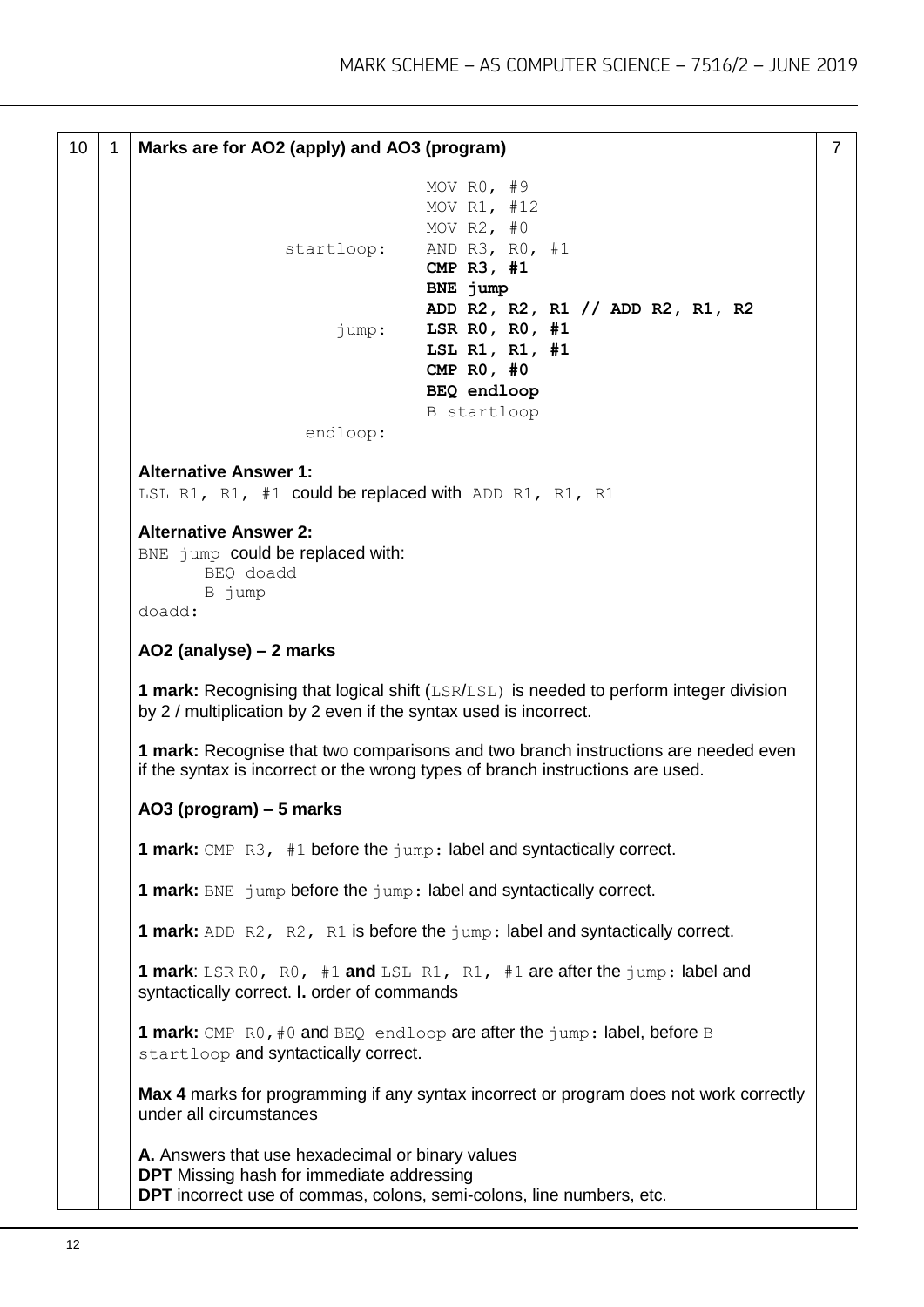| 10 | $\overline{2}$ | 2<br>Marks are for AO1 (understanding)                                                                                                                                  |                                                                                                                                                                                                                         |                      |   |  |
|----|----------------|-------------------------------------------------------------------------------------------------------------------------------------------------------------------------|-------------------------------------------------------------------------------------------------------------------------------------------------------------------------------------------------------------------------|----------------------|---|--|
|    |                | Machine code is binary/the actual instruction whereas assembly language is written<br>using mnemonics;                                                                  |                                                                                                                                                                                                                         |                      |   |  |
|    |                | Assembly language needs translating before it can run // machine code can be executed<br>without needing to be translated;                                              |                                                                                                                                                                                                                         |                      |   |  |
| 10 | 3              |                                                                                                                                                                         | Marks are for AO1 (understanding)                                                                                                                                                                                       |                      | 2 |  |
|    |                | Both convert source code into object code;<br>An assembler takes assembly code / (simple) mnemonics as input while a compiler<br>takes complex instructions / HLL code; |                                                                                                                                                                                                                         |                      |   |  |
| 11 |                | 9<br>Marks are for AO2 (analyse)                                                                                                                                        |                                                                                                                                                                                                                         |                      |   |  |
|    |                |                                                                                                                                                                         | Level of response question                                                                                                                                                                                              |                      |   |  |
|    |                | Level                                                                                                                                                                   | <b>Description</b>                                                                                                                                                                                                      | <b>Mark</b><br>Range |   |  |
|    |                | 3                                                                                                                                                                       | A line of reasoning has been followed to produce a coherent, relevant<br>and substantiated and logically structured response. The response<br>covers at least four arguments, some of which have been expanded<br>upon. | $7 - 9$              |   |  |
|    |                | $\overline{2}$                                                                                                                                                          | Answers must cover both ethical and legal arguments.<br>A line of reasoning has been followed to produce a mostly coherent,                                                                                             | $4 - 6$              |   |  |
|    |                |                                                                                                                                                                         | relevant, substantiated and logically structured response that covers<br>at least four points (any mix of arguments and expansion points).                                                                              |                      |   |  |
|    |                |                                                                                                                                                                         |                                                                                                                                                                                                                         |                      |   |  |
|    |                |                                                                                                                                                                         | Answers must cover both ethical and legal arguments.                                                                                                                                                                    |                      |   |  |
|    |                | 1                                                                                                                                                                       | At least one argument has been made, possibly with an expansion<br>point but there is no evidence that a line of reasoning has been<br>followed.                                                                        | $1 - 3$              |   |  |
|    |                |                                                                                                                                                                         |                                                                                                                                                                                                                         |                      |   |  |
|    |                |                                                                                                                                                                         |                                                                                                                                                                                                                         |                      |   |  |
|    |                |                                                                                                                                                                         |                                                                                                                                                                                                                         |                      |   |  |
|    |                |                                                                                                                                                                         |                                                                                                                                                                                                                         |                      |   |  |
|    |                |                                                                                                                                                                         |                                                                                                                                                                                                                         |                      |   |  |
|    |                |                                                                                                                                                                         |                                                                                                                                                                                                                         |                      |   |  |
|    |                |                                                                                                                                                                         |                                                                                                                                                                                                                         |                      |   |  |
|    |                |                                                                                                                                                                         |                                                                                                                                                                                                                         |                      |   |  |
|    |                |                                                                                                                                                                         |                                                                                                                                                                                                                         |                      |   |  |
|    |                |                                                                                                                                                                         |                                                                                                                                                                                                                         |                      |   |  |
|    |                |                                                                                                                                                                         |                                                                                                                                                                                                                         |                      |   |  |